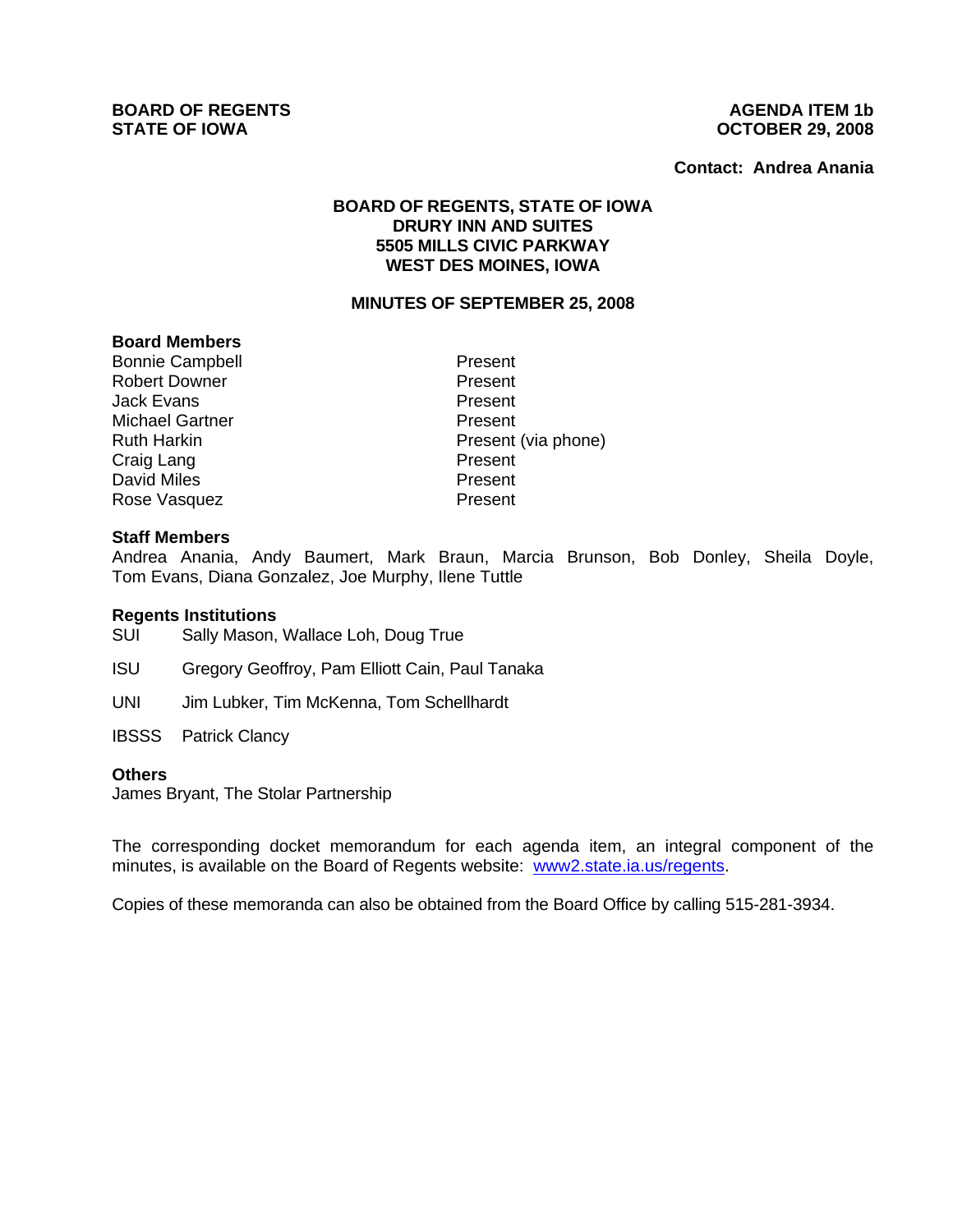# **President Miles called the meeting to order at 9:00 a.m. on September 25, 2008.**

## **Response of the University of Iowa to the Advisory Committee's Report on the University's Compliance with Policy and Procedures While Investigating a Sexual Assault Complaint**

President Miles offered the following Resolution on behalf of the Board of Regents:

WHEREAS, on July 22, 2008, the Board of Regents created an Advisory Committee to the Board of Regents and directed the Committee to reopen the investigation of the University of Iowa's compliance with policies and procedures while investigating a sexual assault case; and authorized the Committee to hire outside counsel to assist in their investigation. On July 28, 2008, the Committee retained The Stolar Partnership, LLP, of St. Louis, Missouri, to assist it in the investigation; and

WHEREAS, the Board requested that the Advisory Committee issue a report no later than September 18, 2008, that addressed the following:

- 1. Conduct a review of all actions taken by University personnel in response to the alleged assault from October 14, to the present;
- 2. Assess whether the University's policies and procedures were followed;
- 3. Evaluate each of the charges advanced in the November and May letters from the alleged victim's mother to the University;
- 4. Recommend any policy changes or other actions determined to be appropriate; and
- 5. Examine the circumstances around the decision not to disclose to the Board of Regents the existence of the November and May letters, how the decision was made, and on what basis. Again, the Advisory Committee is to recommend any policy changes or other actions appropriate; and

WHEREAS, on September 18, 2008, the Board of Regents received a report from the Advisory Committee prepared by The Stolar Partnership, LLP, regarding the University of Iowa's compliance with policies and procedures and statutes while investigating an allegation of sexual assault on campus; and

WHEREAS, the report recommended certain changes in the University of Iowa's policies and procedures; and that the University of Iowa and all other universities governed by the Board of Regents undertake a comprehensive review of their policies and procedures dealing with sexual assault and other related issues to be sure they are consistent with best practices available in higher education; and

WHEREAS, the Board of Regents is statutorily responsible for the governance of the University of Iowa, Iowa State University, University of Northern Iowa, Iowa School for the Deaf, and Iowa Braille and Sight Saving School; and

WHEREAS, the Board of Regents is statutorily required to develop and implement written policies which address sexual abuse.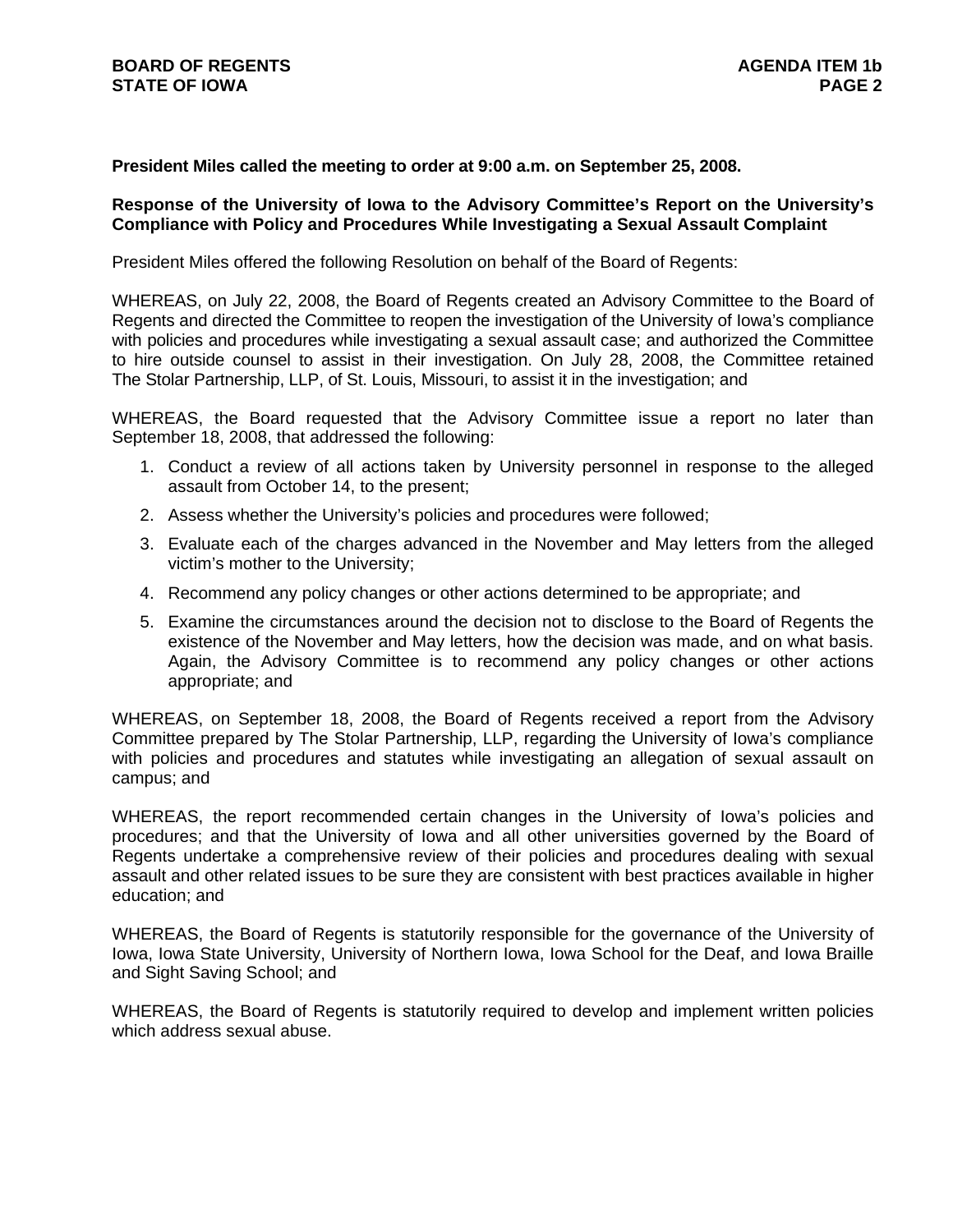NOW THEREFORE, the Board of Regents directs the heads of all institutions to undertake a comprehensive review of their policies and procedures dealing with sexual assault and other related issues in light of the report's recommendations set forth herein:

- (1) Make available a trained advocate to alleged victims of sexual assault during all stages of the reporting and investigative process;
- (2) Designate a single, coordinating office and procedure to deal with all sexual assaults and other related issues at each institution;
- (3) Consider whether it would be appropriate to mandate Department of Public Safety notification when a university official receives information of an alleged sexual assault;
- (4) Ensure that General Counsel for each institution is not involved in the management of sexual assault and sexual harassment investigations;
- (5) Train all sexual assault advocates with respect to: (1) University reporting, (2) investigation options available to alleged victims, and (3) how best to explain those options in a way that can be readily understood by a potentially traumatized victim;
- (6) Make readily available to all members of the institution's community easily comprehensible information with respect to the institution's sexual assault reporting and investigation options;
- (7) Remove authority from any and all departments other than the single, designated coordinating office – to conduct investigations of sexual assault, whether formal or informal; and require that all investigations of alleged sexual assaults be handled solely by the office designated to handle such investigations;
- (8) Provide extensive training in the proper handling of sexual assault allegations with respect to alleged victims and alleged perpetrators – to the officials charged with this responsibility;
- (9) Implement a formal procedure by which investigators in the office designated to handle sexual assault investigations, who may be perceived as having a conflict of interest in investigations conducted by that office, may be recused;
- (10) Ensure that policies for addressing alleged sexual assaults are addressed as part of the institution's *violence policy, rather than as a part of its sexual harassment policy*.

The Board of Regents (the "Board"), in pursuit of the objective of the implementation of best practices throughout the institutions governed by the Board, takes the following additional action:

- 1. Directs the heads of all institutions to work quickly and collaboratively with the Executive Director to develop for discussion common policies and procedures dealing with sexual assault and other related issues that (a) address the recommendations of the report; and (b) are consistent with standards and best practices available in the higher education community.
- 2. Such proposed common policies and procedures shall be presented to the Board for action at the December 11, 2008, Board meeting.

The foregoing development of proposed policies and procedures shall be undertaken in consultation with the Office on Violence Against Women of the United States Department of Justice, and may include securing the assistance of experts with broad experience in dealing with sexual assault on campus. The University of Northern Iowa's Project Director for the Regents' Flagship Campus Grant, working with the head of each institution or his/her designee and the Executive Director of the Board, is directed to provide the primary staffing for completion of this directive.

¾ MOVED by EVANS, SECONDED by CAMPBELL, to approve the resolution. MOTION APPROVED UNANIMOUSLY.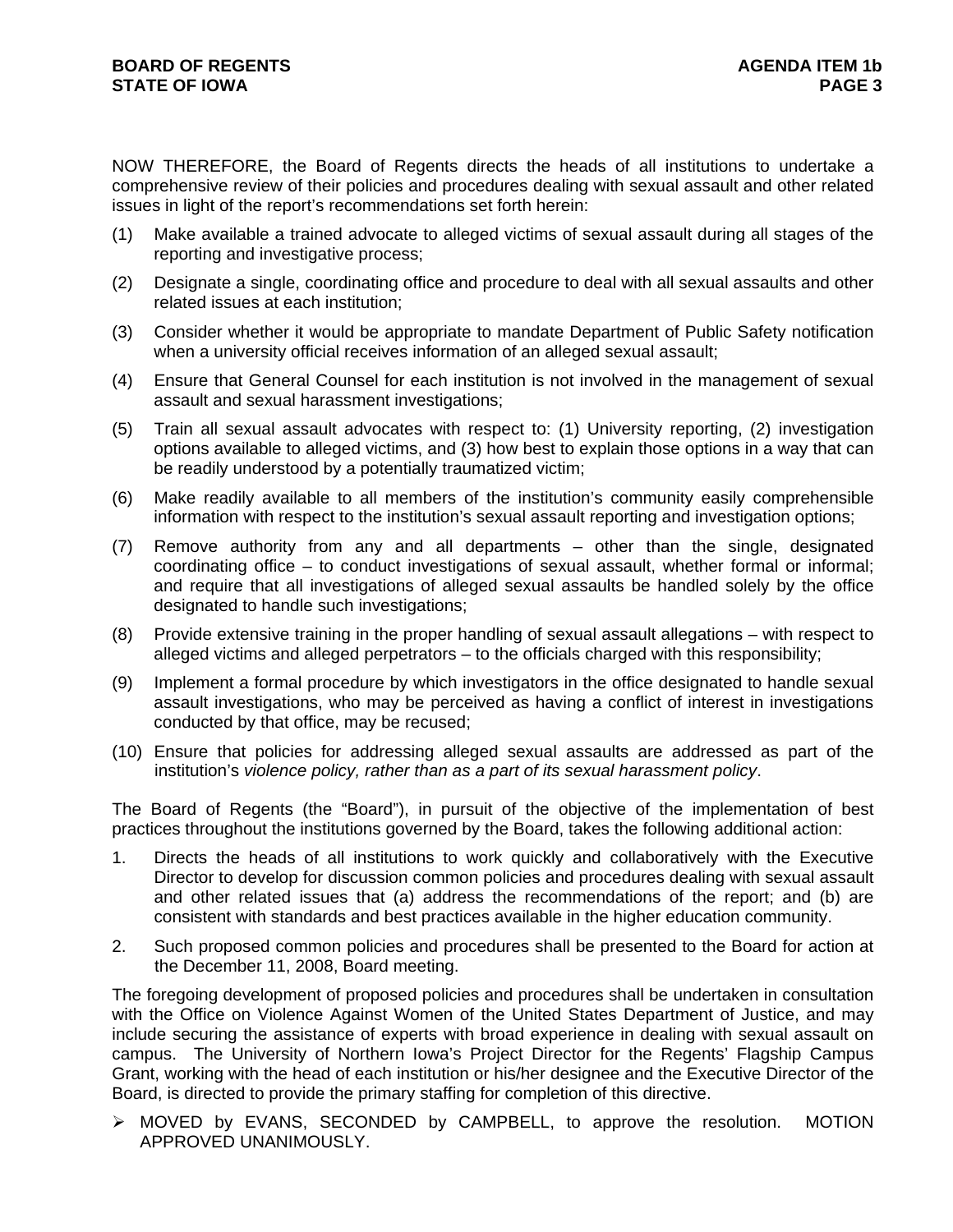President Miles asked President Mason for her response to The Stolar Report:

Statement from President Mason:

*"Failing a student who asks for our help is unacceptable. Failing to be transparent and accountable to the Board of Regents, and ultimately the people of Iowa, is also unacceptable. Our students and their parents expect more of us. The University community as a whole expects more of us; the citizens of Iowa expect more of us; and I expect more of us. I offer my apologies to the young woman involved in this case, to her parents, to our community, to our Board, and to the citizens of Iowa.* 

*I'm particularly grateful to the Board of Regents for commissioning an in-depth and impartial investigation of the University's policies, procedures, and actions with respect to the allegations of sexual assault made by a student athlete against other University athletes last fall. It's clear*  from The Stolar Group's report that most University officials followed our established *procedures. However, it's also clear that those procedures are flawed, and that some University officials did not do all that they could have done or should have done, even within those procedures, to ensure that the young woman was protected and supported by the University.* 

*I took several steps this week aimed at restoring trust in the University of Iowa. I terminated the employment of Vice President for Student Services Phillip Jones and UI General Counsel Marc Mills on Tuesday, September 23rd.* 

*Vice Provost Tom Rocklin has assumed the responsibility of Interim Vice President for Student Services with all of the reporting responsibilities of that office. I've asked Interim Vice President Rocklin to begin work immediately on the following tasks:* 

*First, is to work collaboratively with the committee that we set up this past summer, led by Professor Lee Anna Clark, to review all aspects of student services and I expect a report from this group by early February;* 

*Second, implement immediate measures to address students not living in their assigned*  residence hall rooms, and recommend changes in policies and language in the residence hall *room contracts for next year to clamp down on this phenomenon known as 'ghosting;' and* 

*Third, work with Athletics Director Gary Barta to foster a culture of mutual respect, not only among student athletes, but also throughout our entire student body. We must make certain that the kind of harassment of the young woman that occurred after the alleged assault is tolerated by no one.* 

*We'll begin a national search for a new Vice President for Student Services before the fall semester is over. We'll be searching for an individual who knows and understands the best practices of student services, can bring new ideas and new energy toward changing the alcohol culture among our students, and will help build a community of mutual trust and respect.* 

*I've also asked Carroll Reasoner to step in as Interim Vice President for Legal Affairs and General Counsel. Ms. Reasoner is eminently qualified to stand in as UI's General Counsel. She was the first woman and the youngest person to serve as the President of the Iowa State Bar Association. She served on the state judicial nominating commission selecting individuals for appointment to the Supreme Court of Iowa. She's been recognized by listings in Who's Who in American Law, Who's Who in American Women, and Who's Who in Emerging Leaders; recognized by the Des Moines Register as an Up and Comer; and has been ranked in the Best Lawyers in America for over 20 years.* 

*We'll also begin a national search for a new Vice President for Legal Affairs and General Counsel immediately. It's my goal to have both Vice President searches completed by the end of this academic year.*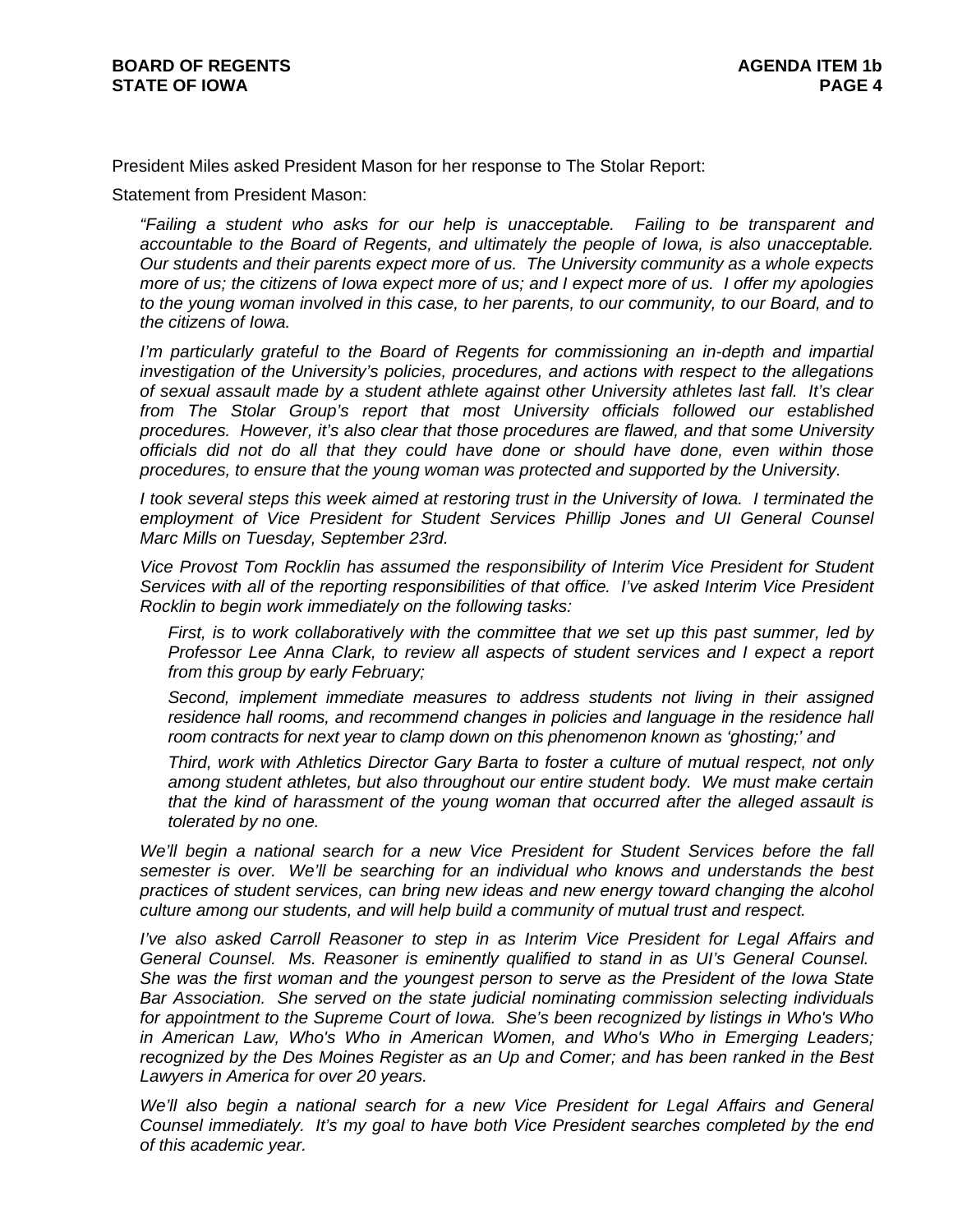*Our task now is to move ahead and to take those additional steps that will restore trust in our ability to maintain a safe and vibrant learning community. Since we met last Thursday, I have read and re-read The Stolar Report. I've consulted with people both inside and outside the University of Iowa. I completely agree with the report's recommendations and conclusions,*  and I pledge to lead the University's efforts to implement, and even exceed, the *recommendations without delay.* 

*First, I demand and expect zero tolerance of sexual assault and sexual misconduct at the University of Iowa. We all must take swift and decisive action to show both victims and offenders that we will not tolerate such behaviors in any form;* 

*Second, we will work closely and collaboratively with the Board and all the Regents institutions. Together we'll engage experts outside of the universities who are well versed in*  best practices and can recommend easy-to-understand and easy-to-follow policies and *procedures on these sensitive issues; and* 

*Third, I am immediately making our policies clear, workable, and enforceable. We're committed to a victim-centered process in which victims are fully informed about the options available to them, are allowed to make the decision on which options to choose, and are supported in that process to the fullest extent of our abilities. However, we are also aware that victims are in a stressful situation and must be given maximum assistance and support so it's possible for them to understand their options and make their decisions.* 

*The interim steps we'll be taking are as follows:* 

*No University official or department will attempt to engage in an "informal" resolution of sexual assault allegations.* 

*There will be a central point of contact for victims. Monique DiCarlo, Director of the University Women's Resource Action Center, has agreed to take on this task and will serve*  as the University's Sexual Assault Response Coordinator during this interim period. She will *report directly to me. I've also asked her to strongly encourage every victim to report the assault to the police.* 

*When anyone reports a sexual assault, the victim will immediately be assigned a trained victim advocate who is mandated to accompany the victim in all dealings with University employees and officials concerning the assault and who can not be dismissed at any time. The advocates will be assigned by the Rape Victim Advocacy Program, directed by Karla Miller.* 

*I've consulted directly with Karla Miller and Monique DiCarlo about these changes; both are committed to making sure there is a seamless system focused on the victim in place starting today and continuing until the new formal policy is in place.* 

*With the steps already taken, those new steps that we have outlined today, and those that we will be taking with the Board and our sister institutions, I believe we can begin to move the University forward. We will not only meet what's expected of us, but we will exceed those expectations. We'll work at creating a model process; one that other institutions can look to with confidence.* 

*The safety of our students and our entire University community, the trust that our state's citizens place in us, and the integrity of our institution are and must be our highest priorities. My commitment is to ensure that our policies and procedures fulfill those highest expectations and values.* 

*I want to thank you again for the opportunity to share these important matters and thoughts with you today."*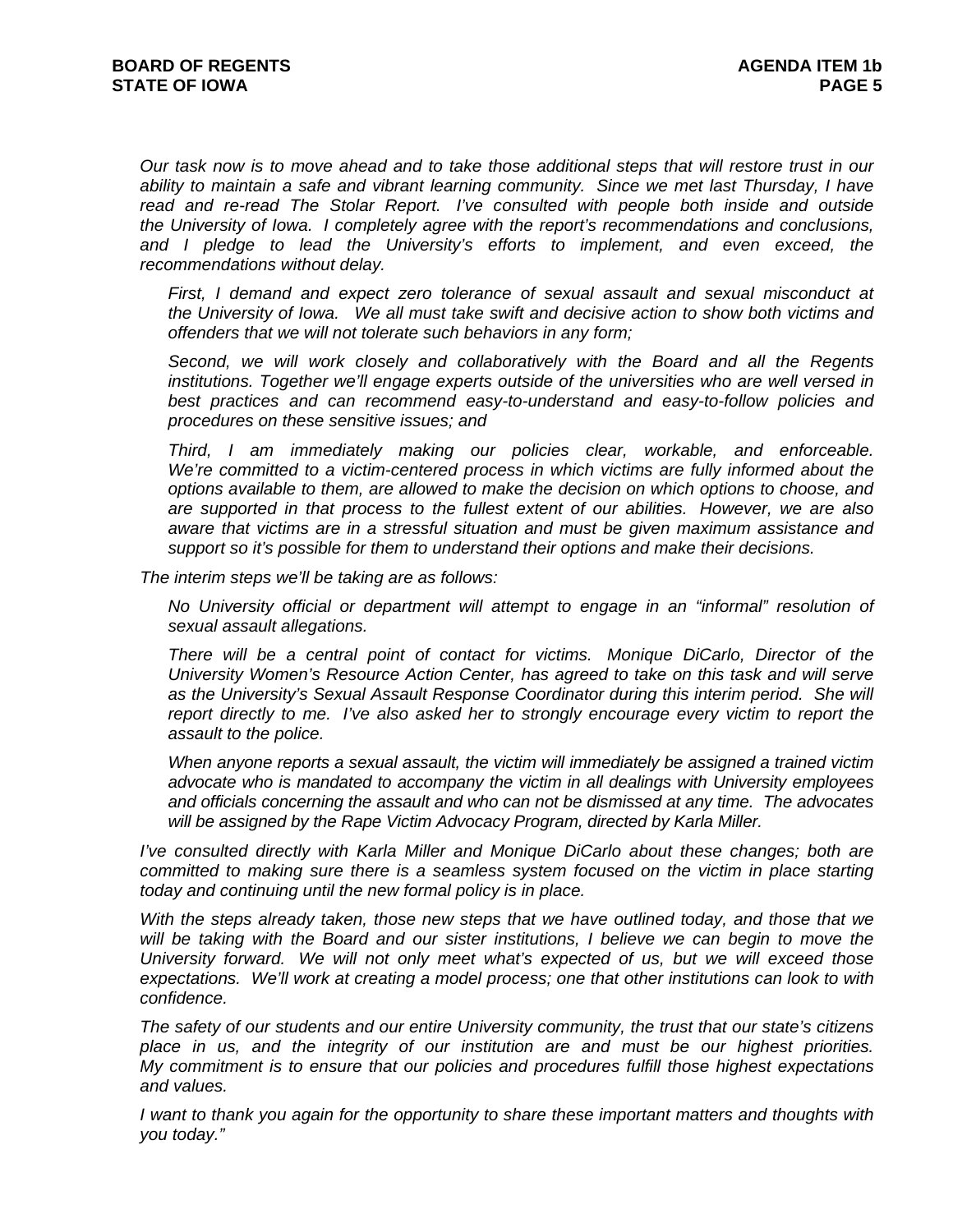President Miles introduced James Bryant from The Stolar Partnership and opened the floor for discussion.

*CAMPBELL: "Let me just thank you for responding quickly and for including the input, enveloping the input of advocates in to your thinking because they are truly the most informed about how victims should be treated and how to explain clearly what their options are. So thank you for that."* 

*MASON: "You're welcome. Thank you for the opportunity to do this."* 

*GARTNER: "What if a person is raped and goes to the hospital? In your policy, I didn't hear anything. What's the responsibility of the hospital in this?"* 

*MASON: "The responsibility of the hospital will be to get in contact with Monique DiCarlo right away as our central coordinator, but to also make sure that a rape-victim advocate is there. And our first responders, in other words, those who are likely to see these things first, are going to know that that's the way to proceed going forward, at least for the interim, until we have our complete policy in place."* 

*GARTNER: "And at least the hospital comes under your jurisdiction."* 

*MASON: "Right."* 

*GARTNER: "Are they signed on to this?"* 

*MASON: "The hospital will have no problem following those instructions."* 

*CAMPBELL: "If I could just put a finer point. I thought I heard you say, as part of your mechanism, that those advocates are not at risk of being dismissed…"* 

*MASON: "That's correct."* 

*CAMPBELL: "…under any circumstances relating to that complaint."* 

*MASON: "That's absolutely correct. We're prepared to work with victims if they're not comfortable with the first advocate that they're provided, but they're not going to be without an advocate at any point."* 

*MILES: "Regent Vasquez."* 

*VASQUEZ: "Can you speak a little bit around the idea of prevention of things that…I mean, we're talking a lot about what happens after a really bad event and wondering about things that could help to just avoid this. I'm not saying we can cure all of that, but are there some ideas floating around in terms of…"* 

*MASON: "Quite a few. Quite a few. A lot of it is centered around our work in trying to change the alcohol culture because we know that, at college-age students, I think its 94 or 98% of all reported sexual assaults are related to alcohol consumption. That high correlation says that we've got to work on culture changes on multiple fronts. One has to do with the alcohol culture and changing those behaviors and the other obviously has to do with increasing the education and awareness about violence, sexual assaults, sexual harassment, and all of the related kinds of various that are…frankly I'm not sure or certain how well understood these are, certainly by young people."* 

*VASQUEZ: "Because it seems to me that its interesting that we're at this stage this year and trying*  to make the point that a sexual assault is a crime of violence and that everyone has a stake at *preventing violence in this atmosphere."* 

*MASON: "Correct."* 

*MILES: "Regent Gartner."*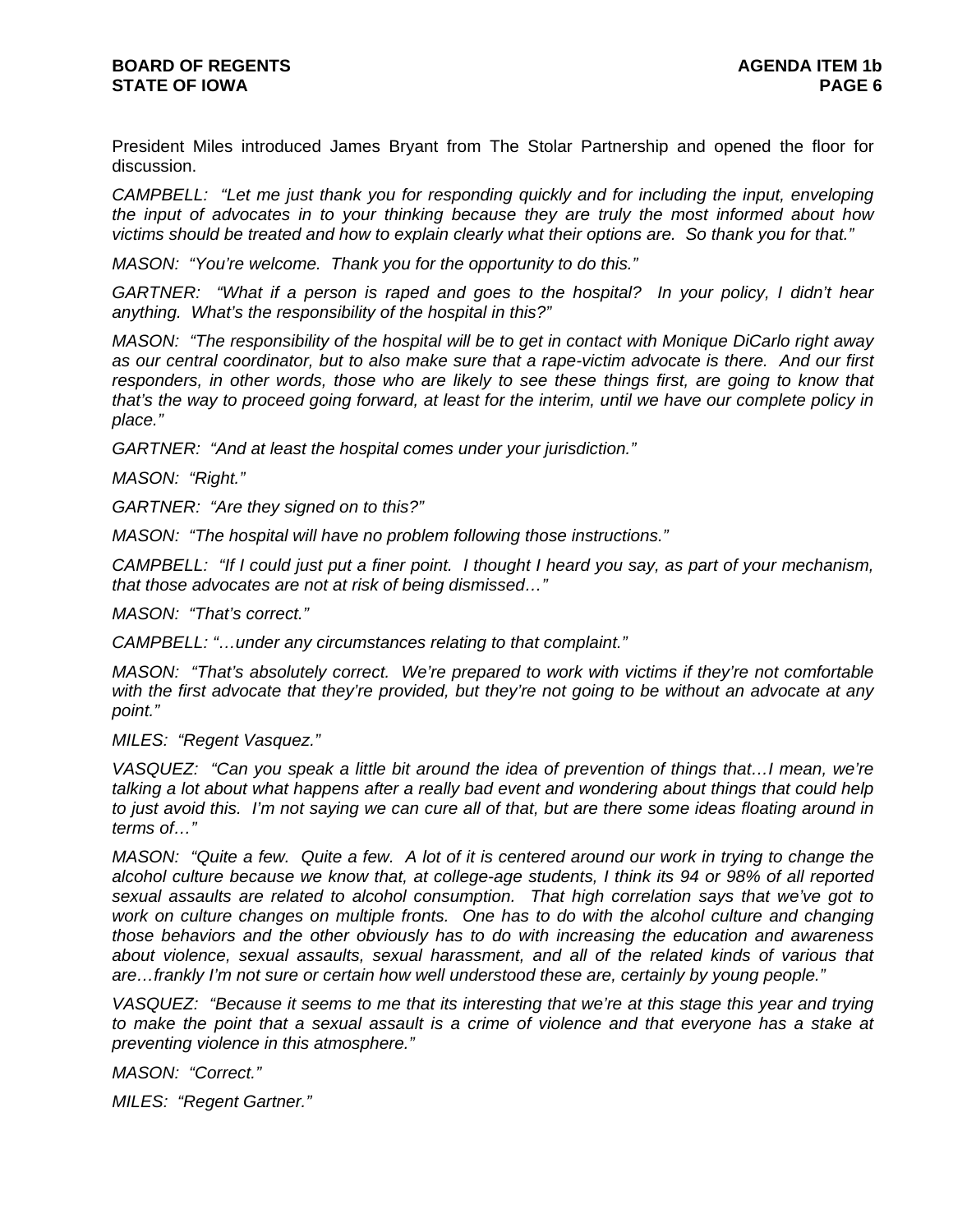*GARTNER: "Would you read me the line again about encouraging reporting to police."* 

*MASON: "That would be…I can read that to you. I can also just tell it to you. I've asked Monique DiCarlo, who is going to be our central point of contact, to be certain that a victim is encouraged right away to talk to the police and explain how that would work if they were to do that because we'd like to have the police doing investigations if at all possible."* 

*GARTNER: "And I suspect from what I've read the laws vague or may be even contradictory on this, but what if another person, the rape-victim's advocate or the office within the University were to report it to the police. A victim needn't file charges…"* 

#### *MASON: "That's correct."*

*GARTNER: "…but wouldn't it be beneficial for at least the police to be notified whether the victim is a cooperating witness or not and I defer to my colleague here whether that is a bad idea or a good idea. "* 

*MASON: "I'd like to hear from your colleague, but I can tell you that we've had, over the last 48 hours, some heated discussions on this very issue because of the sometimes chilling effect it can place on victims coming forward. And, while I appreciate that, I also feel very strongly that our best, best opportunity for an investigation is if we can let the police know as soon as possible."* 

## *GARTNER: "Immediately."*

*CAMPBELL: "It is the crux of a very difficult issue in this whole discussion. I always try to think in a linear fashion. First and foremost, a rape exam is a critical thing for the victim to do for all kinds of reasons. But putting on your law enforcement hat is also a reality that her or his body is the crime scene. It's a critical piece of evidence, obviously. There is this whole debate about mandatory reporting. There are probably advocates in the room who could stand up and give the speech in a*  heartbeat about how many victims don't do anything for fear they'll get caught up in this swirl of *victim blaming and media attention. And so it has been the decision of various, at least federal*funding decision makers, that you can not mandate reporting. It has been an issue at every level. *Do doctors and medical personnel have to mandate? Do advocates have some obligation? And the answer has always come down no. I have always had sympathy for this notion that Michael*  described, but if it has the opposite, unintended effect, which there's pretty good evidence that it *does, then I come down the side of not mandating reporting."* 

*GARTNER: "But, could you…again, if you mandated reporting, but the victim could opt not to cooperate, or whatever the appropriate word is, would you still not have a better understanding of the crime in case the victim later changes her mind, as happened in this case? One of the things in this case is there is rape kit, but beyond that, there was like a two- or three-week delay, which who knows what happened in that delay. Would that be imperiling the victim? I'm taken with what Rose said, is we must remember rape is a crime of violence, but until it's treated as a crime of violence, rather than as a shameful episode in the victim's life, it won't be viewed as a crime of violence. Not unlike AIDS, cancer when I was young, and so I respect you as one of the world's leading experts, but I'm wondering if there is at least an immediate lead the University could take in developing its…"* 

*MILES: "Regent Gartner and Regent Campbell, I would just interject at this point that I think the approach that President Mason and the University of Iowa are going to take in the interim while we explore all of these in depth is, indeed, the exact appropriate way to approach this in the interim,*  which is to strongly encourage immediate reporting, but to get all sided flushed out on whether or not *it ought to be mandated. To me, that's something that we should very much consider as we are reviewing our final policies and weigh carefully the pros and the cons. And I think there are clearly folks who believe strongly both ways. Given that, I think it would be ill advised to take a dramatically different tact in the interim and let's focus on it when we make our final decision."* 

*GARTNER: "I just wanted to get the issue on the table."*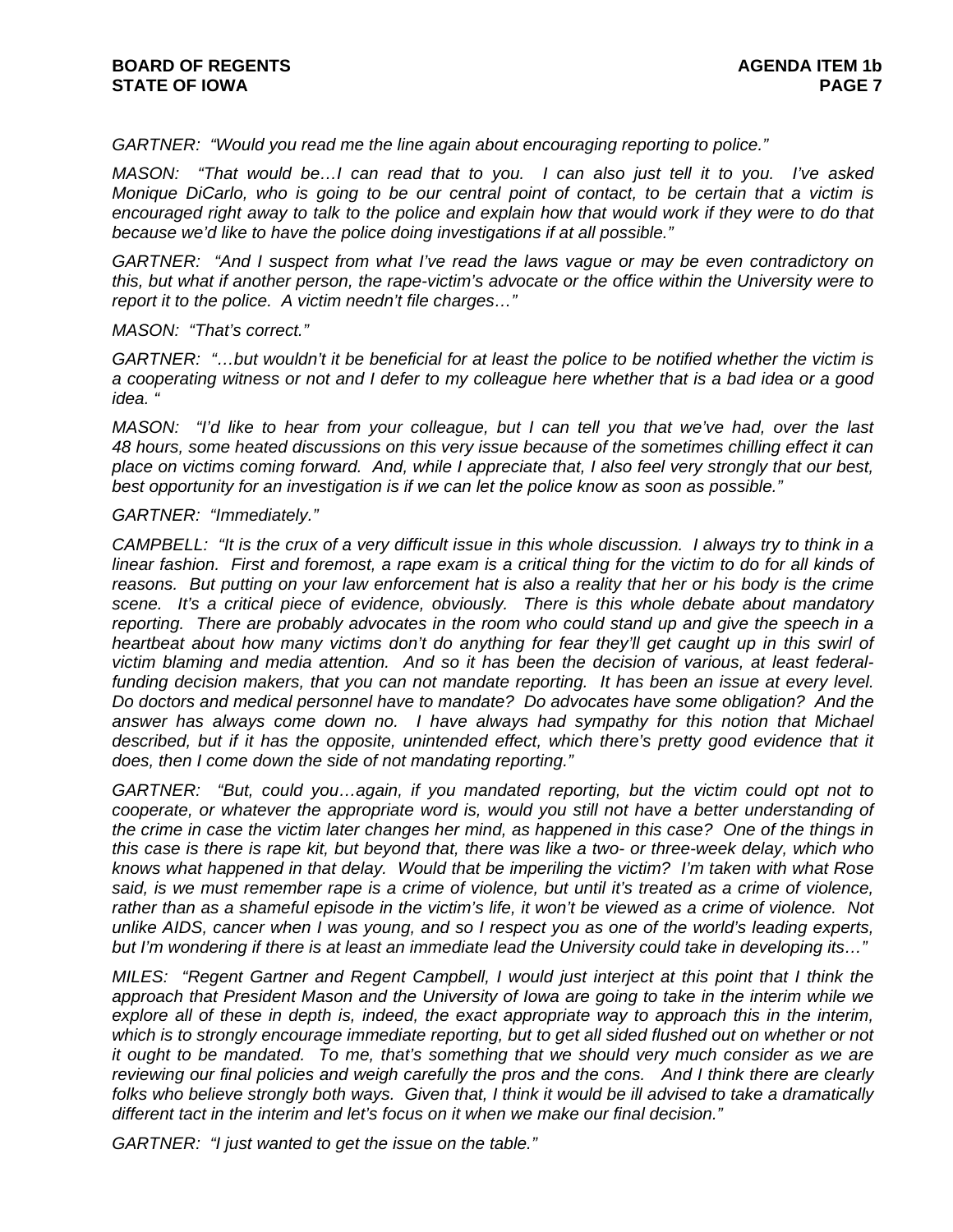*MILES: "And it's a very important issue and clearly the reporting here led to some issues so I think it's a point well made, Michael. Yes, Regent Downer."* 

*DOWNER: "Thank you. President Mason, in the interest of getting the most current information at least that's within my knowledge before the Board as it reviews this, I have heard that since the terminations occurred, the allegation has been made that The Stolar Report, in effect, was a cover up for the Athletics Department. I know that this is addressed in the report as far as The Stolar Partnership's view of the Athletics Department's responsibility in all of this and that you have taken the position, I believe, that departments should not be a part of these matters, henceforth. But I wondered if since we met last week, since this report was released, that you personally had any further information that might address this assertion that is apparently now being made with respect to the role of the Athletics Department and its culpability in all of this. And it would be my intention at the appropriate time to address the same question to Mr. Bryant to see if he has further information beyond what's in the report."* 

*MASON: "Well I think that would be useful because he certainly did many of the investigations. My sense is that the report, remember this was prepared by a group that does not know the University of Iowa. That, had no, at least to my knowledge, had no background other than what they were given coming in to this and the mandate to look at this. And I don't believe they exercised any bias in this. I hope and I believe that everyone who was interviewed, everyone who was invited to be a part of this, understood the significance of it. And, was doing as I and others were, which was*  to be as transparent, as honest, as open as we possibly could be to tell our stories, what we knew, *what we were thinking about, and how things transpired from our perspectives. And I don't…I look at that report and feel very, very good about the outcomes in terms of what it presents to us as a roadmap going forward. And I am looking at this as a very, very good roadmap going forward. We have to look forward. We have to rebuild trust. We have to get on with, what I think is the very important work of the University, and that's part of which is making certain that our students and all of our members of campus are safe. And that was a big part of this. I have no reason to believe or even think that there was some conspiracy or cover up. I mean, I thought that the report had dealt with that quite effectively. Mr. Bryant had notes and testimony and talked to many, many, many people, and did so with outside objective eyes. I might be more inclined to think that there was something to those claims had that not been the case. Had we tried to examine ourselves or even if the Board had tried to examine the University of Iowa because some of you have connections to the University of Iowa, but that was not the case here. So from my perspective, the time to speak, the time to say your peace, the time to have your opinions heard and your actions evaluated was during the investigation and not in retrospect. After you've seen the results of the investigation and had an opportunity to reflect on, well, maybe again, there was another motivation there, or this wasn't the way I was thinking about it. I think it's…I hope people understood the importance of doing this investigation, the importance of making certain that their voices were heard at that time."* 

*DOWNER: "Thank you."* 

*MILES: "Mr. Bryant."* 

*BRYANT: "I think if anything, when the investigation began, probably the only bias, which was subconscious that we had, was probably against Athletics. I deal a lot with athletics departments through my practice and generally our suspicions of coaches and administrators in athletics, often times they talk a lot about character, but don't live that so I think my mindset and probably that of the team, if there was any bias, was probably against Athletics because there's generally problems in athletics. So to the extent we found Athletics was not guilty of a cover up or very culpable, probably was a surprise to all the team. And I will say, all of the interviews, all of the documentary evidence,*  notes we took, notes they took, very comfortable with our conclusions about Athletics. Couldn't *have said it any clearer. Really, that wasn't the center of the problem.*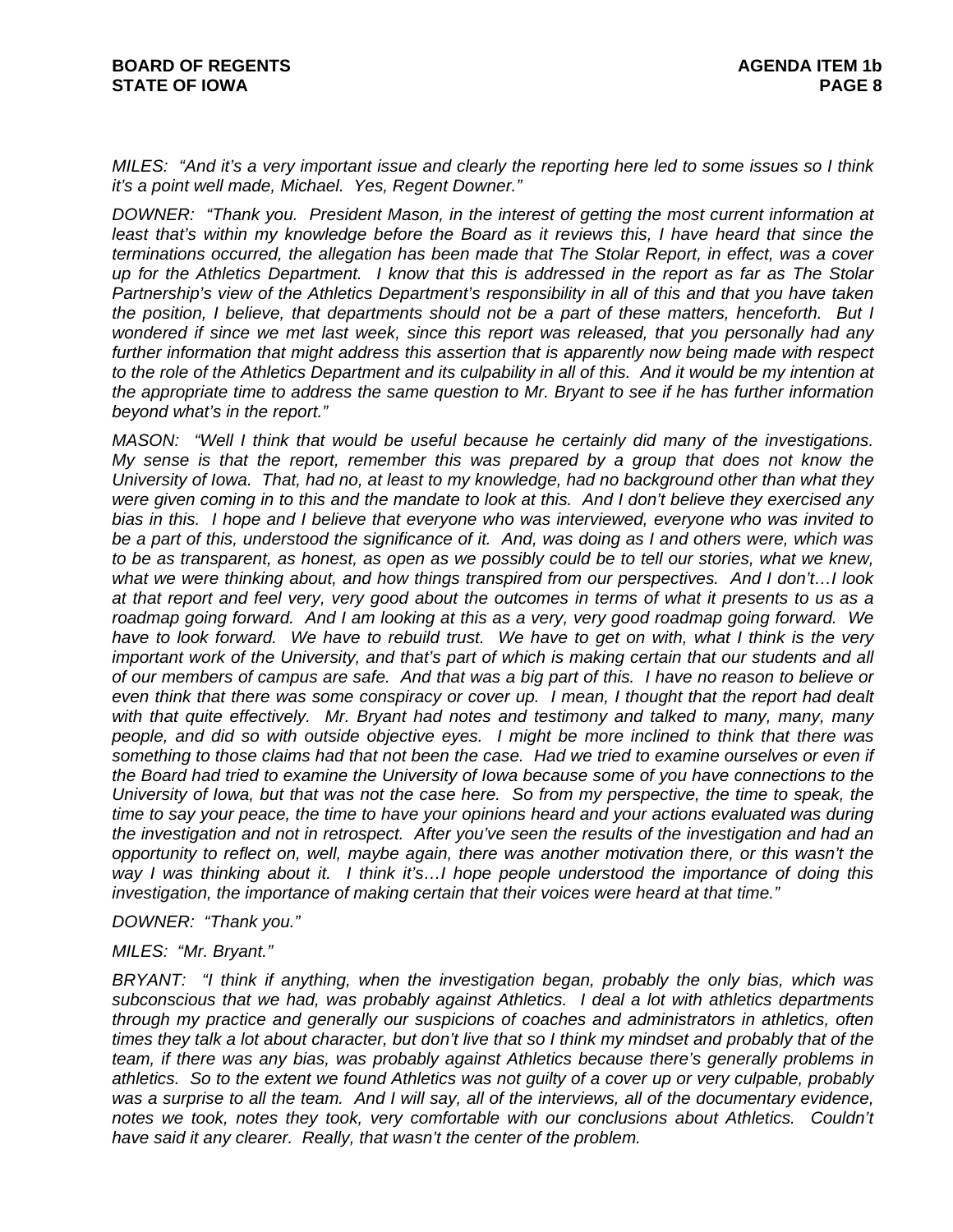*On other hand, some of the areas where key problems emerged. We're totally surprised. A total surprise to us. I will say that, when I interviewed both the General Counsel and the Dean of Students, I had no real premonition or focus on them as people that I would criticize. And again, they were both very transparent and told me their view.* 

*I barely had my notebook open when Jones started telling me his whole problem with the process, the problem with Athletics being involved. The issue of forum shopping. I mean, he had me scrambling through my notes, making sure I understood the policies, and we debated them in kind of an open and friendly manner. Certainly the ones that were criticized the most weren't on our radar, Athletics was. And my gut experience in the adversary process sometimes tells me when the truth is not what you…when you find facts at the end that weren't the ones you were looking for, that's probably a good sign that you found the truth, to the extent you can find the truth. Also, and I said in my earlier presentation, was just astonished that the five of us, when we closed the door, came up with the same view. We looked at different documents, we talked to different people, we had clearly different biases and life experiences. And when we did the first rough draft of the report, we kind of nodded and said 'Yeah, I think this is what happened.' So, the truth isn't perfect, but I think Athletics was the department we were most suspicious of and that clearly wasn't…"* 

#### *MILES: "Regent Lang."*

*LANG: "And I may have missed it in your discussion of transparency of policy, understanding policy. A couple questions, number one, where does the office of Equal Opportunity and Diversity fit in now?"* 

*MASON: "Right now, they have…they will help…they're in the process of getting more training, investigatory training, but they will help with investigations and we will bring in outsiders to help with*  investigations should we need more senior and seasoned talent to do that, but they're still a part of *the investigation process."* 

*LANG: "And there seemed to be a real amount of misunderstanding of what the value of this office could be. Will there be a campaign so students understand the value of this office?"* 

*MASON: "Probably…yes…and probably even some changing of titles and names so that people have a better sense of what the office is all about and what it's suppose to be doing. So, yes."* 

*LANG: "We talked about the students and the quick action taken. Will all sexual assaults now be handled as a formal investigation?"* 

*MASON: "Yes."* 

*LANG: "Good."* 

*LANG: "The other thing that seems to be an issue is that certain faculty did not show the sensitivity that was necessary for a victim. And, it goes even to the athletes themselves within the report where it said 'the athlete was subject to harassment and retaliation.' This is extremely distressing. And I want to know how that's going to be handled with the faculty to show the kind of sensitivity necessary, and what action is going to be taken. I know you said you were going to work with the Athletics Director to prevent this kind of thing in the future, but it can not be tolerated."* 

*MASON: "The…and, in fact, it goes a little bit broader than that, Craig, because what I really want to do is that I want Student Services and the Athletics Department working together on this issue. They have, in the in past, sometimes worked together and worked together well, but they've also in the past, sometimes worked on their own initiatives and there wasn't good communication. I am going to insist now on good communication, particularly when it comes to our students. And singling student athletes out, because they're easy to find and they often are in a living group together, is relatively easy. But it really cuts across our entire student body. It also cuts across our faculty. We have work to do with our faculty and our staff and we've put in place some good educational training opportunities for all faculty and staff and that's going to continue to grow. I'm insisting on that.*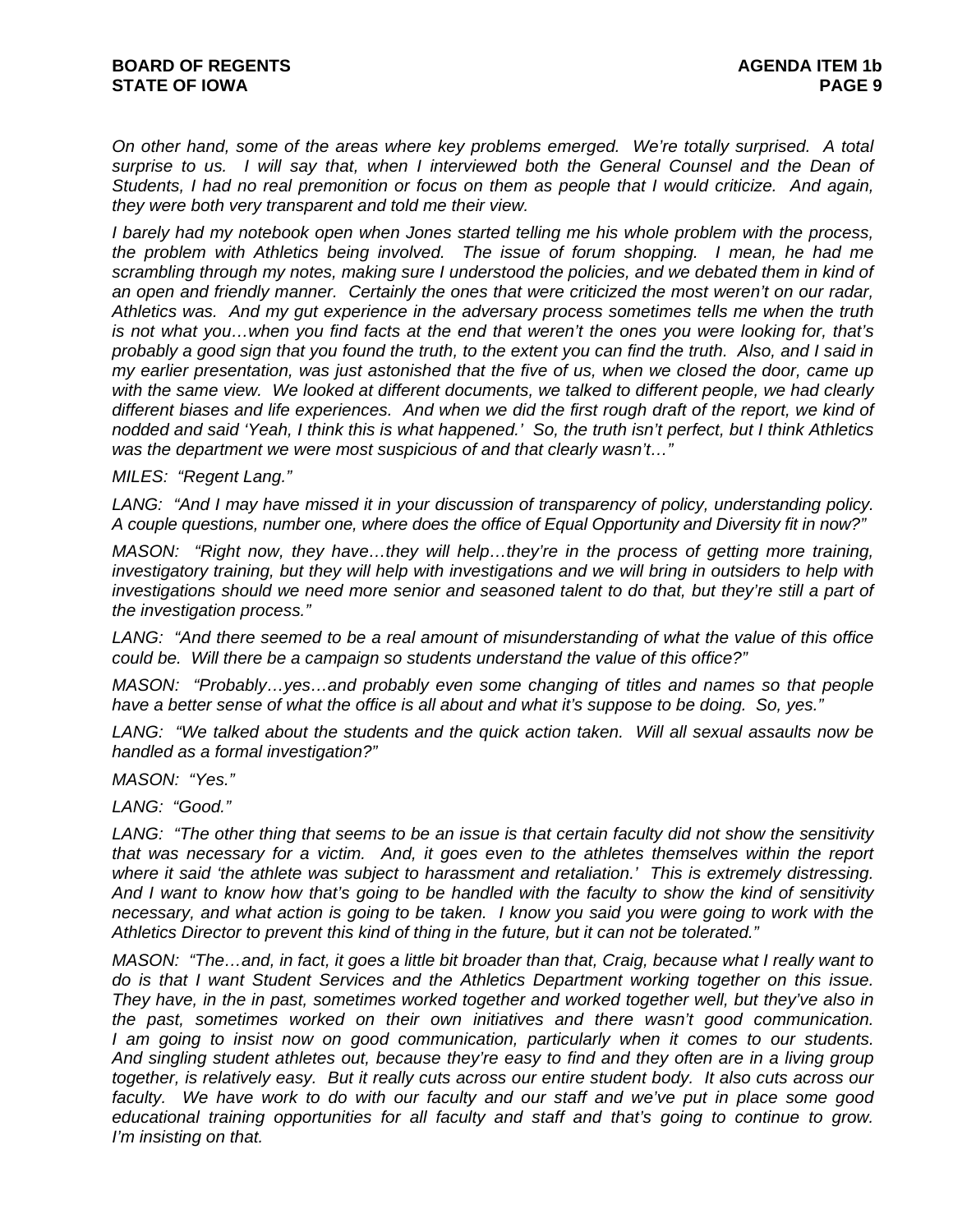*And, similarly, we've got to do additional things with our students because they have an even less appreciation for the significance and importance of some of these sensitive issues or even a general understanding of some of these things in some cases, as we learn when we encounter some of these behaviors that we find reprehensible. So, now Tom Rocklin and Gary Barta have already begun the conversation on how best to begin to attack some of the problems with our students, and Marcella David and Equal Opportunity and Diversity is helping both strengthen and expand our programs for sexual harassment and sexual assault training for the faculty, and education for faculty and staff."* 

*LANG: "Thank you."* 

*MILES: "Thank you. Other questions, comments? Regent Campbell."* 

*CAMPBELL: "Will you also be reviewing sexual harassment policies as well?"* 

*MASON: "All of them. Yes."* 

*CAMPBELL: "Good, thanks."* 

*HARKIN: "Regent Miles?"* 

*MILES: "Yes, Regent Harkin. Go ahead."* 

*HARKIN: "Yes. If I might, I just had three comments I wanted to make. First of all, I really wanted to thank Bonnie Campbell and also Bob Downer for their work on the Committee. I was pleased to serve on the Committee with them. And, of course, I think it's extraordinary that we actually have an expert, as in Bonnie Campbell, on the Board of Regents, on the very topic we are talking about. I also just wanted to say that I was personally very pleased with the Stolar firm and Mr. Bryant and his team's work. I think we've now heard from them and it's certainly time to move on. The second*  point I wanted to make is to you, President Mason. I'm just very, very supportive, as I feel the rest of *the Board is, of all the efforts you have taken since the report came out. And I just want you to know how much I support your personal efforts."* 

*MASON: "Thank you, Regent Harkin."* 

*HARKIN: "And then lastly, President Miles and the rest of the members, I just wanted to say…to speak in favor of the resolution. I think it's an excellent one and covers all the points moving forward. Thank you."* 

*MILES: "Thank you, Regent Harkin. Any further comments? Yes, Regent Gartner."* 

*GARTNER: "One question…and I can't find it in the report, here…and maybe this isn't the appropriate time to raise it. But, in a footnote or somewhere in report, you were quoted or someone is quoted as saying you cited FERPA in the issue of not turning over the letters."* 

*MASON: "I did."* 

*GARTNER: "Is that correct?"* 

*MASON: "Yes."* 

*GARTNER: "And yet, throughout the report, Counsel Mills does not raise that issue. And, according to Mr. Bryant, he was given the opportunity to raise the issue several times. Is that not right?"* 

*BRYANT: "Yes."* 

*GARTNER: "And so my question is 'What led you to raise the issue when your counsel, at least, in his interview with The Stolar Group, did not raise the issue? Do you…is it your recollection that he raised it with you, or…"* 

*MASON: "Yes he did. Yes he did. In fact, it was…what my comment was that it was based on a misunderstanding of FERPA and that was…"*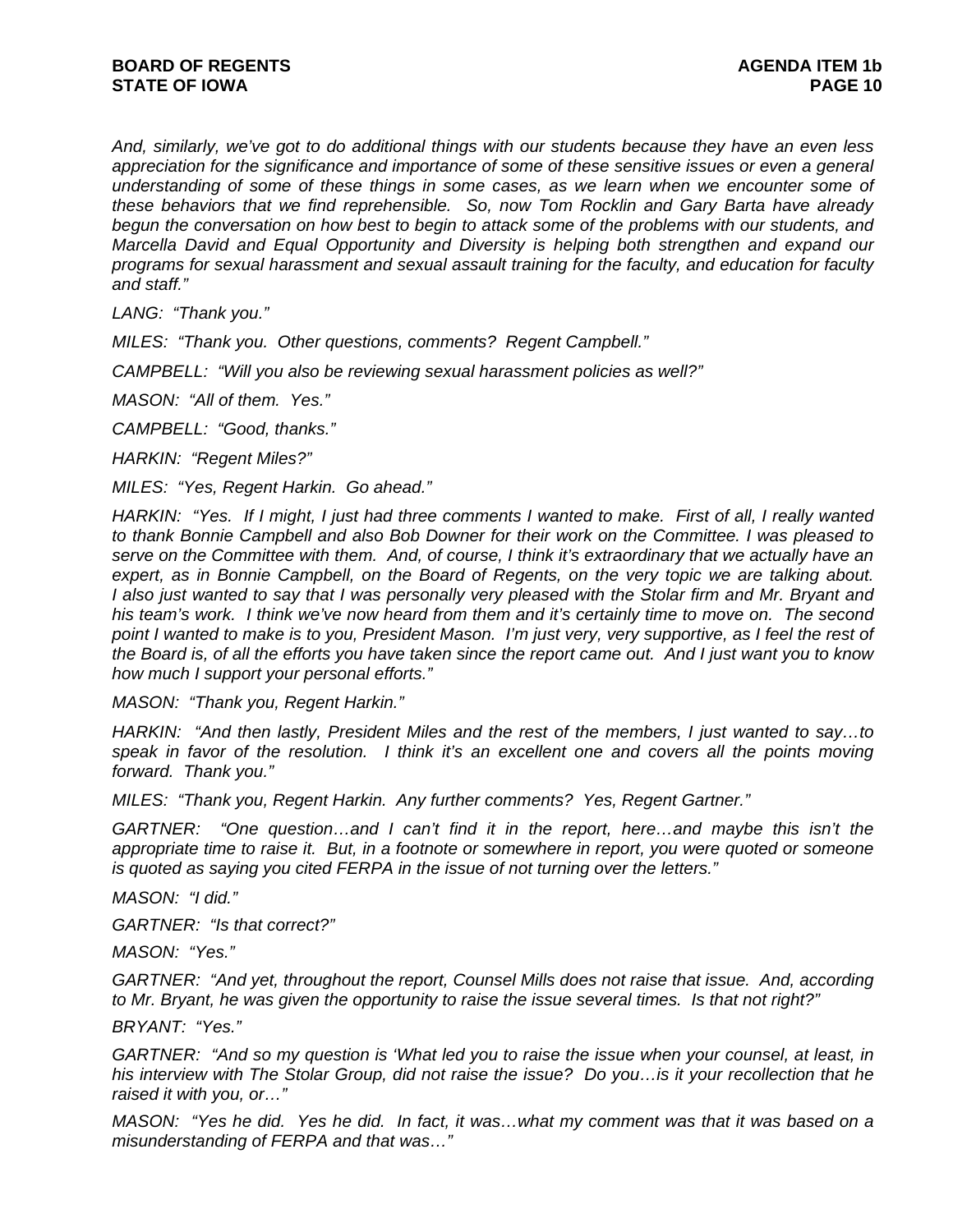*GARTNER: "That was his misunderstanding or your misunderstanding?"* 

*MASON: "That would have been his misunderstanding of FERPA. At least that is how he had put it to me. That was a comment I made in July at the meeting where this issue first came up in the …moving then to the next investigation, into the second investigation, obviously. So."* 

*MILES: "I was only going to add, Regent Gartner, that President Mason's written comments to that effect are part of the record from the July 22nd meeting."* 

*MASON: "Right."* 

*GARTNER: "Right."* 

*MASON: "Right, they're in there."* 

*MILES: "If there are no further comments before I call the role, I'd like to just make a couple of observations. I re-read the report last night and I thank, again, the entire special committee, in particular, Bonnie Campbell, who I'm not sure will be sending me any Christmas cards in the future,*  for her great work. This is an extraordinary effort on a very serious matter. And, I think the special *committee acquitted itself very well. Thank you, Regent Harkin. Thank you, Regent Downer. And I think The Stolar Group did a splendid job. And again, a very difficult circumstance. We very much needed their expertise and we appreciate it."* 

Statement from President Miles:

*It is apparent that our current policies are fatally flawed. That's something that we can and we will address.* 

*The more significant failings, it seems to me, can be broadly organized into two categories:* 

*First, was the failure to put the needs of this student paramount: Before rote adherence to policies. Before disputes over turf. Before the understandable fears of repeating the mistakes of the past. Before petty irritations with the alleged victim herself.* 

*Our policies must change, but even more so, we must provide leadership from the top down,*  and from the bottom up, so that when a student needs our help we will be there – *consistently, reliably, and actively to support him or her.* 

*The second failing was one of appropriate transparency with and accountability toward the governing board of the institution. In one instance a decision was made to knowingly and intentionally withhold material evidence sought in a formal investigation into this matter by the Board of Regents. That action, which led to the reopening of this investigation, is simply unacceptable.* 

*Finally, I'd just like to comment a little bit about the Athletics Department. That's come up again this morning. The Athletics Department, I think, too often is painted with a broad brush. While they're very much in the spotlight. In fact, the Athletics Department, like any other department of any university, is comprised of individuals, each working hard each day accomplishing many positive things but sometimes making mistakes.* 

*The Athletics Department played its role here as well and it was an imperfect one. On the one*  hand, I do believe Coach Ferentz is to be commended for promptly taking the most stringent *disciplinary action in his authority, which was to suspend the two players from the team. It's also apparent that not only did the Athletics Department not seek to cover up the incident, they quickly met with the alleged victim and sought to help.* 

*But unfortunately, the Athletics Department, like many others within the University, got caught up in procedure and form over substance, which ultimately resulted in their providing less effective assistance than they might have.*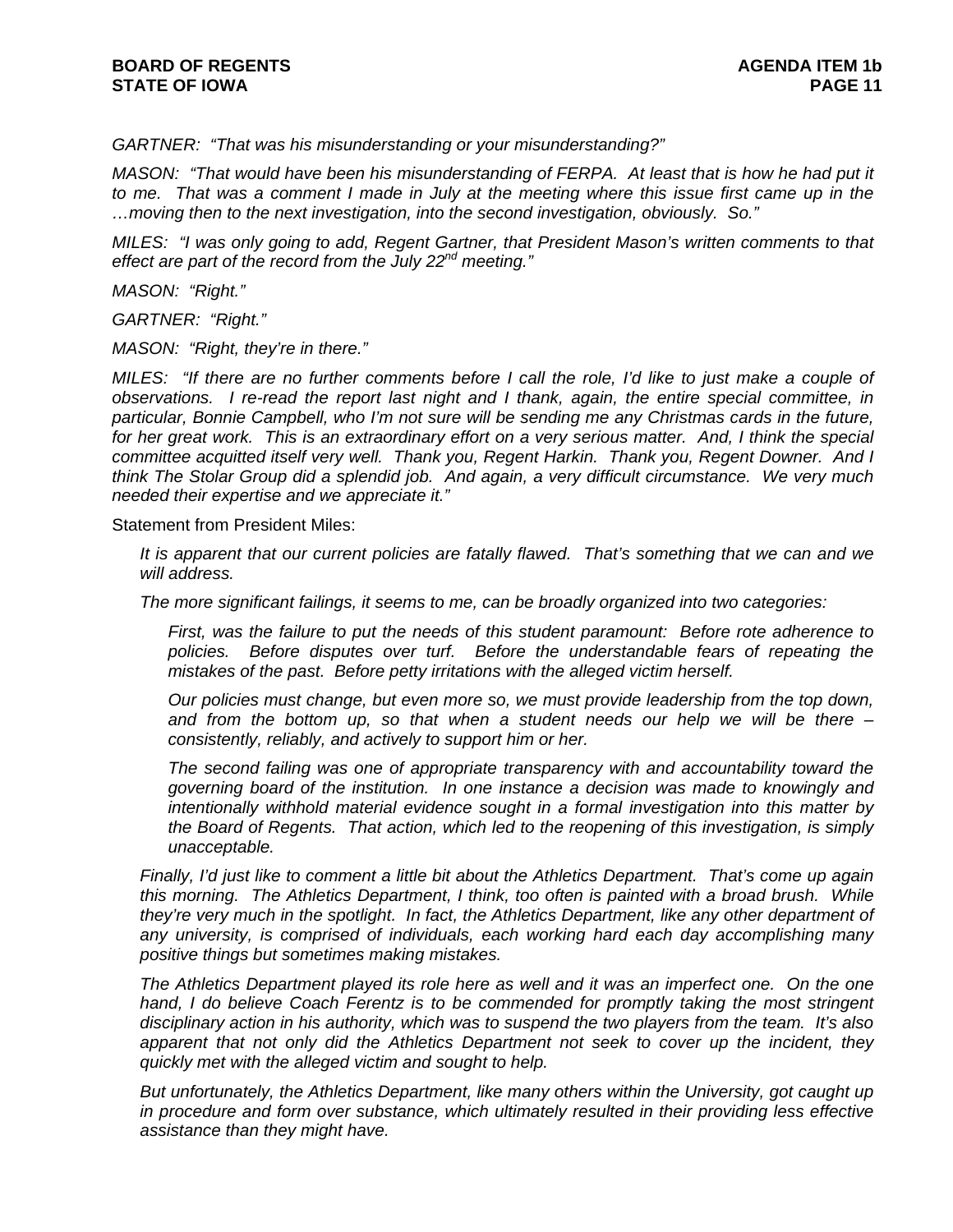*So the one thing that I would do today, President Mason, is to encourage you to challenge the Athletics Department to achieve a more positive impact in shaping the values and ideals of their student athletes going forward. As has been noted in the report, some, not all, but some of our student athletes behaved abysmally toward the alleged victim, as Regent Lang also pointed out this morning. And they were maddeningly resistant to change. They harassed her; they shouted insults and threats. And this despite multiple meetings with Athletics Department officials. So, again, it's not that officials didn't try, but there were things that were just very difficult to change. Also, this, which you've already mentioned, this 'ghosting,' this issue of students not living in the rooms that they're assigned, is something that we need to take greater action on. So, again, I don't by any means condemn the Athletics Department. I think there were some remarkable efforts made. But, as a whole, I think we have all concluded we did not have satisfactory results, and we failed to serve this student in the way that we should have. And I invite and encourage you and the entire Athletics Department to take on the challenge of focusing on the student and student athlete in trying to make the most positive impact they can in shaping our students lives for the better.* 

*And in that regard, this has been not a positive story in many respects. I do want to take just a moment to comment quickly on Betsy Altmaier's performance, who's our Faculty Athletics Representative to the Big 10 Conference and the NCAA. Because in a situation that had very*  little good to say about it, she's certainly shown, in terms of her excellence response, her *steadfast concern and support for the victim and the integrity she displayed and the level of responsibility she assumed on the victim's behalf is really a stellar example of the kind of proper response, that puts the student first. And it's imperative that her fine example be reflected, not just in our policies, but all of our commitments. And I trust that you will take on that challenge, President Mason.*"

# *MASON: "Happily."*

¾ MOTION: To receive the University of Iowa's response to the report of the Board of Regents Advisory Committee prepared by Stolar Partnership, LLP, special counsel to the Committee, regarding the University of Iowa's compliance with policies and procedures and statutes while investigating an allegation of sexual assault on campus

| Regent | Campbell                                                       | Downer | Evans | Gartner | Harkin | Lang           | <b>Miles</b> | Vasquez | Vacant |
|--------|----------------------------------------------------------------|--------|-------|---------|--------|----------------|--------------|---------|--------|
| Ave    | $\begin{matrix} \chi & \chi & \chi & \chi & \chi \end{matrix}$ |        |       |         |        | $\mathsf{X}$ X |              |         |        |
| Nay    |                                                                |        |       |         |        |                |              |         |        |

MOTION APPROVED UNANIMOUSLY by ROLL CALL.

# **Evaluation of Institutional Head**

On behalf of the Des Moines Register, Reporter Lee Rood requested that this part of the special meeting be held in public. She said that the burden in the law is irreparable damage and thought there had been no discussion to that effect.

President Miles appreciated the spirit of her suggestion and thanked her for her concern. He said that he has been an advocate of openness and transparency in the discharge of the Board's duties, but that there is a legitimate interest in the privacy right of state employees when it comes to personnel matters. He added that the opinion of the Iowa Attorney General is that performance evaluations, even as to public employees, are confidential if so requested by the employee, which it has been in this case.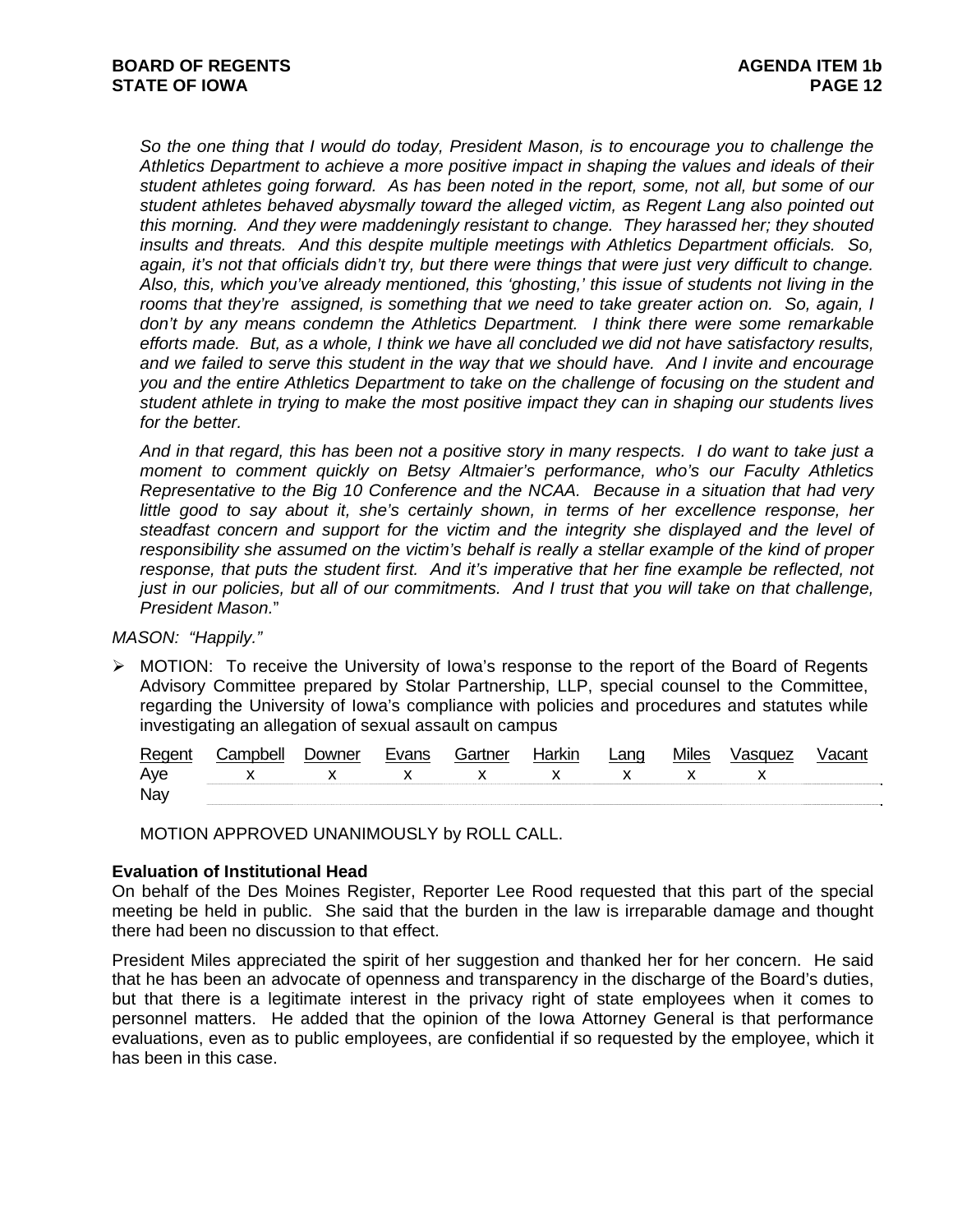## **Executive Session**

¾ MOVED by CAMPBELL, SECONDED by DOWNER, to enter into closed session pursuant to Iowa Code section 21.5(1)(i) upon request of President Mason, whose performance is being considered.

| Regen | Campbell | Jowner | Evans | Gartner | <b>Jorkin</b> | Lano | <b>Miles</b> | /asquez |  |
|-------|----------|--------|-------|---------|---------------|------|--------------|---------|--|
| Aye   |          |        |       |         |               |      |              |         |  |
| Nay   |          |        |       |         |               |      |              |         |  |

MOTION APPROVED by ROLL CALL.

The Board convened in closed session at 9:50 a.m.

The Board reconvened in open session at 11:03 a.m.

President Miles reported that all Regents were in attendance.

¾ MOVED by GARTNER, SECONDED by LANG, to retain President Mason's current base salary compensation for the coming year, and increase her incentive pay from \$50,000 per year to \$80,000 per year if she meets the goals laid out by President Miles.

Statement from President Miles:

*"Before we act on the motion, I'd just like to make a couple of comments regarding President Mason's compensation, and I'd particularly like to address these comments to the many Iowans who care deeply about our public universities and our special schools.* 

*President Mason has my full trust and confidence, and that of this Board as well. She accepted*  our invitation to become the 20<sup>th</sup> President of The University of Iowa at a particularly challenging *time in the University's history. Nevertheless, in her first year on the job, the University's fall enrollment reached record levels, more than \$386 million in research grants and contracts – once again a record – were awarded to the University, and thanks to the generosity of so many Iowans and others, a record \$162 million in private contributions was secured.* 

*She has embraced Iowa and Iowans, participating in more than 200 speaking and listening meetings across the State – including visits to Sioux City, Dubuque, the Quad Cities, West Liberty, and Burlington, as well as outreach events across the United States.* 

*She has been equally active on campus, making a half-day visit to each of the University's eleven academic colleges, meeting regularly with on-campus leadership groups, and recruited five outstanding individuals, including most recently our new Provost, Wallace Loh, to her senior leadership group.* 

*Demonstrating her commitment to providing education for all Iowans, whatever their financial circumstances, she created the Iowa Promise Scholarship, which offers continued financial support throughout their academic career to recipients of the one year All Iowa Opportunity Scholars program.* 

*Perhaps more than anywhere else, her leadership during and following the unprecedented flooding of the University this summer, has been extraordinary. Under her leadership, our preparations for the flood were aggressive. And she did not simply organize those preparations, she worked on the front lines, helping to fill and place sandbags to protect our buildings. She worked effectively with Iowa City community, state and federal officials, FEMA, and others to bring a remarkable level of organization and control to the very chaotic and uncertain circumstances associated with a major disaster. She, her executive team, and the entire University of Iowa community are to be congratulated for making a high-quality educational experience for all of our students their first priority. The University re-opened for Summer classes within ten days following the flood, and began the Fall semester with a full complement of courses for our students.*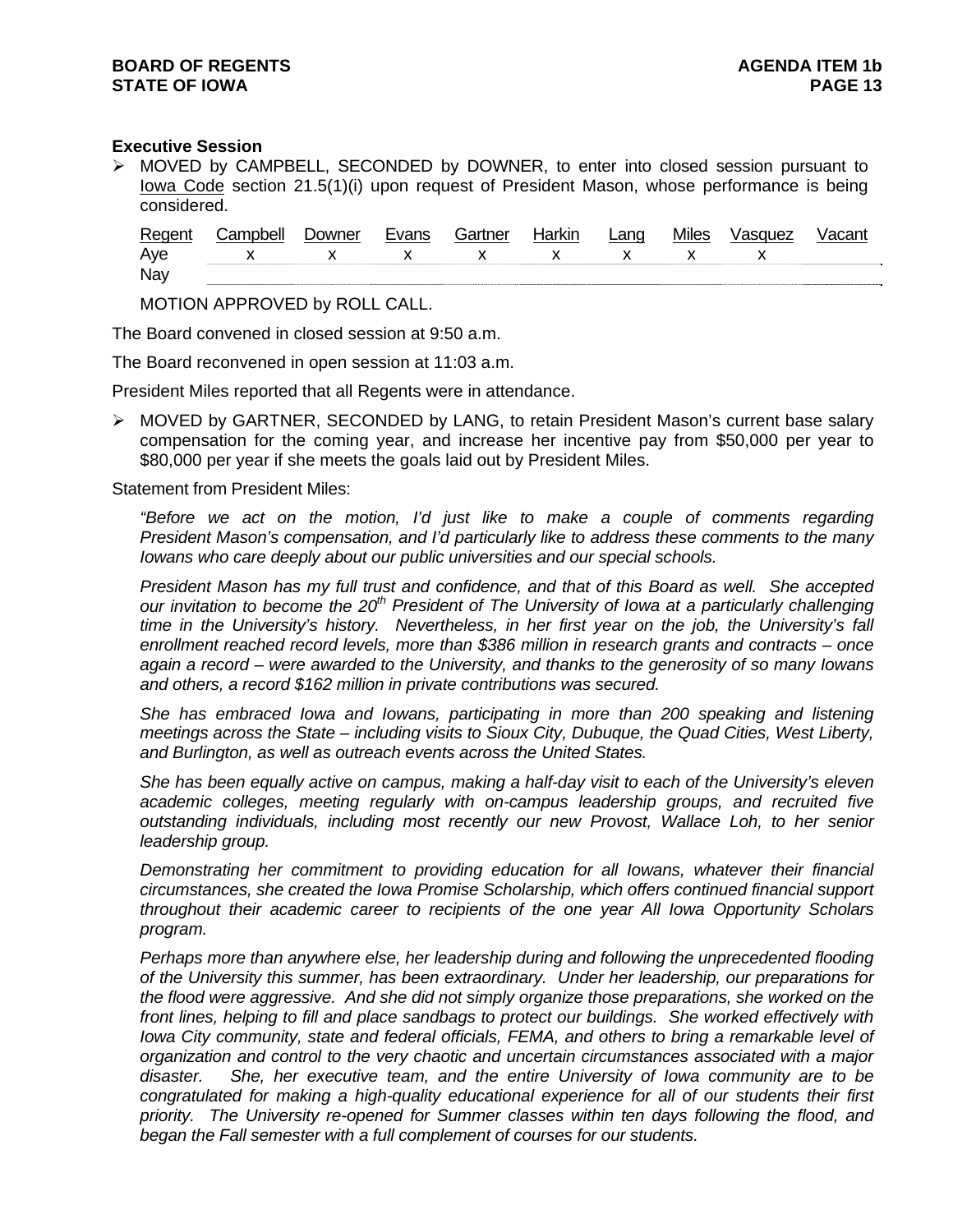*As we all know, this has not been a perfect year. The University failed in its handling of the sexual assault, and for that President Mason bears responsibility. The Board has been clear*  with her on this. Yet, we also recognize that the event itself occurred just a few weeks following *her arrival on our campus. She inherited the flawed policies and procedures in place at the time. She relied upon members of her executive team, some of whom, in retrospect, did not serve the University well in this matter.* 

*However, as The Stolar Report makes clear, she stayed informed, she reached out to the alleged victim's mother to express her sympathy, she made phone calls to encourage that the investigation be completed expeditiously so that appropriate actions could be taken.* 

*And now, she has moved decisively to address personnel issues in her organization, and to issue a clarion call to transform the fatally-flawed process that she inherited to a model process, that puts the safety of our students first, and that our entire University community can look to with confidence.* 

*We believe she is the right person at the right time to lead this effort.* 

*So, what sort of compensation adjustment is appropriate under the circumstances? You can imagine we asked ourselves that.* 

*The approach that we took attempts to reflect a year of great progress and leadership on many fronts, but that was also marred by the topic of today's meeting. As President, she is responsible for the good and the bad, and thus our approach.* 

We urge the public to take from this approach a message of accountability for results. It is not *meant to convey dissatisfaction or a limited future for this President, but rather our high expectations for her and of what we continue to view as great promise for The University of Iowa under her leadership.* 

*In sum, we believe President Mason to be a good and able President. More importantly, we believe in her capacity to become a great President."*

 $\triangleright$  MOVED by DOWNER, SECONDED by CAMPBELL, to amend the motion to adopt the statement read by President Miles as representing the sense of the Board.

| Regent | Campbell. | <i>D</i> owner | Evans        | Gartner      | Harkin       | _ang         | <b>Miles</b> | √asquez |  |
|--------|-----------|----------------|--------------|--------------|--------------|--------------|--------------|---------|--|
| Ave    | $X$ X     |                | $\mathsf{X}$ | $\mathsf{X}$ | $\mathsf{X}$ | $\mathsf{X}$ |              |         |  |
| Nay    |           |                |              |              |              |              |              |         |  |

MOTION APPROVED by ROLL CALL.

- $\triangleright$  MOVED by GARTNER, SECONDED by LANG, to:
	- Retain President Mason's current base salary compensation for the coming year, and increase her incentive pay from \$50,000 per year to \$80,000 per year if she meets the goals laid out by President Miles; and
	- Adopt the statement read by President Miles as representing the sense of the Board.

| Regent | :ampbell | <b>Downer</b>             | Evans        | Gartner | <b>Harkir</b> | ∟ang | <b>Miles</b> | Vasquez |  |
|--------|----------|---------------------------|--------------|---------|---------------|------|--------------|---------|--|
| Aye    |          | and <b>V</b> and <b>V</b> | $\mathbf{v}$ |         |               |      |              |         |  |
| Nay    |          |                           |              |         |               |      |              |         |  |

MOTION APPROVED by ROLL CALL.